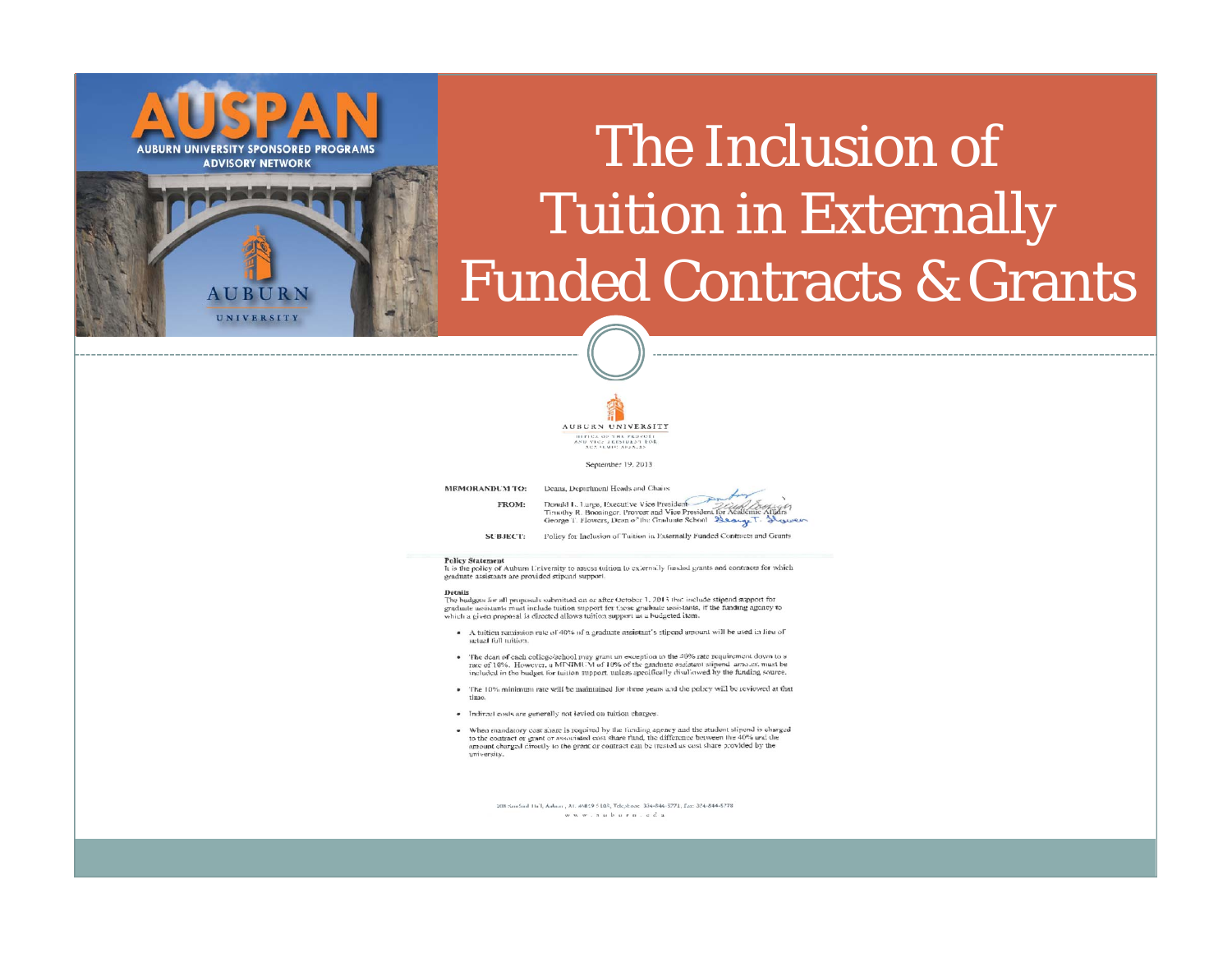



**"***It is the policy of Auburn University to assess tuition to externally funded grants and contracts for which graduate assistants are provided stipend support* **"**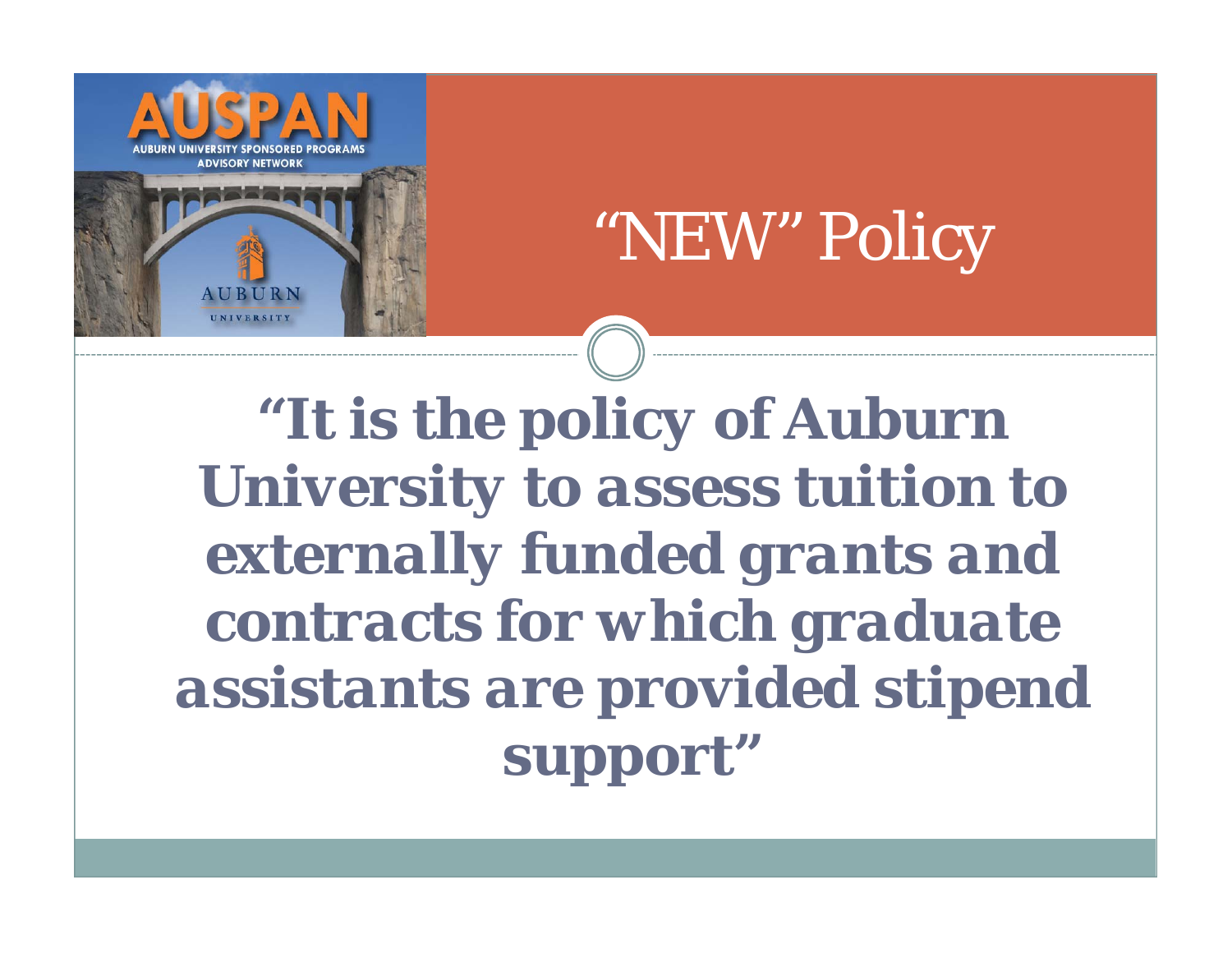

# "NEW" Policy

**For all proposals submitted on or after October 1, 2013:**

- **Budgets for all proposals must include tuition support for projects that include stipend support for graduate assistants IF the funding agency allows tuition support as a budgeted item.**
- **A tuition remission rate of either 10% or 40% of a graduate assistant's stipend amount will be used in lieu of actual full tuition.**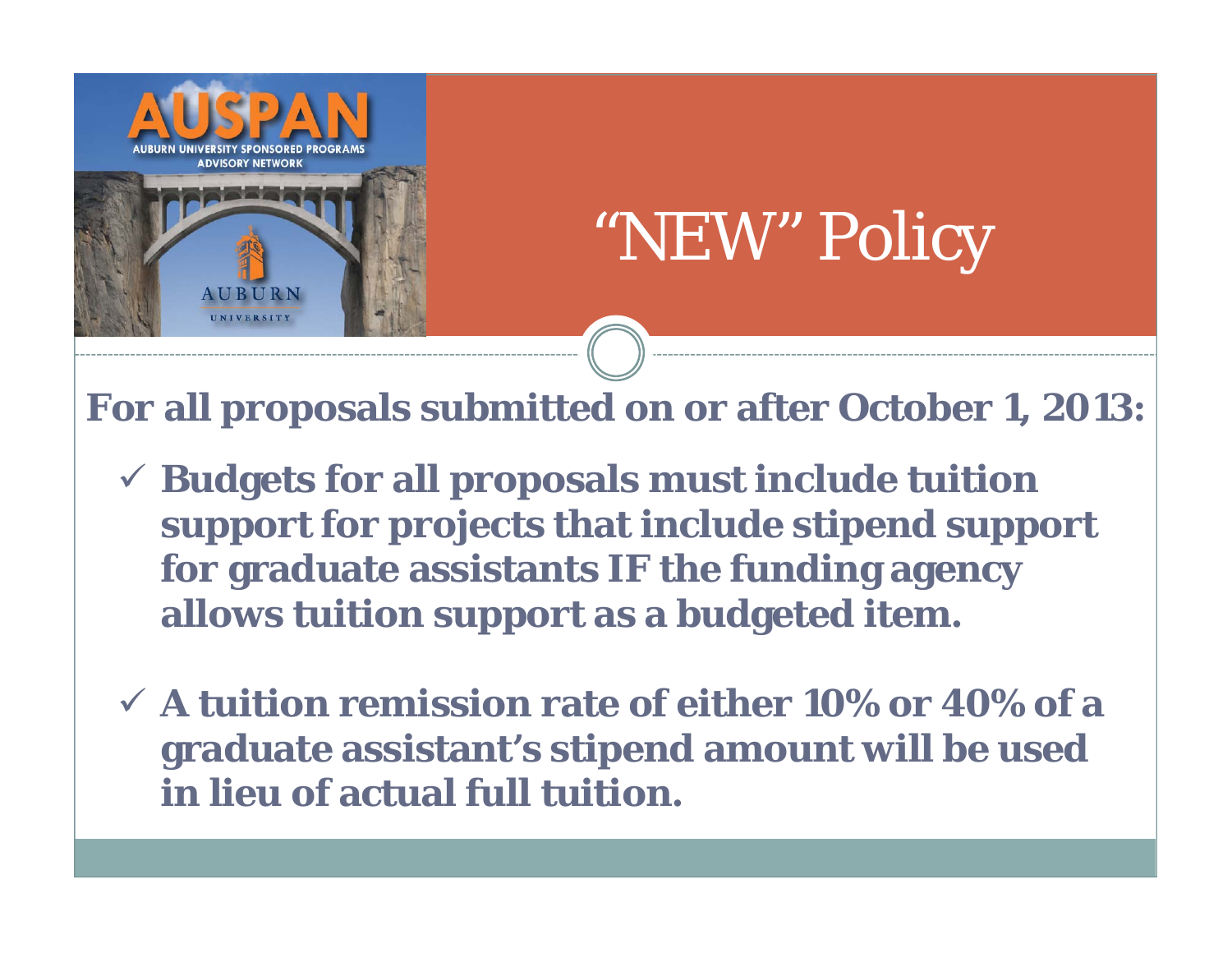

## Items of Note

**FOR PROJECTS THAT UTILIZE THE MODIFIED TOTAL DIRECT COST (MTDC) BASE FOR INDIRECT COST (F&A) CALCULATIONS, TUITION IS EXEMPT FROM THE BASE.**

**HOWEVER, IN CASES WHERE THE BASE IS TOTAL DIRECT COSTS (TDC) OR TOTAL FEDERAL FUNDS (TFF), TUITION IS NOT EXCLUDED FROM THE BASE**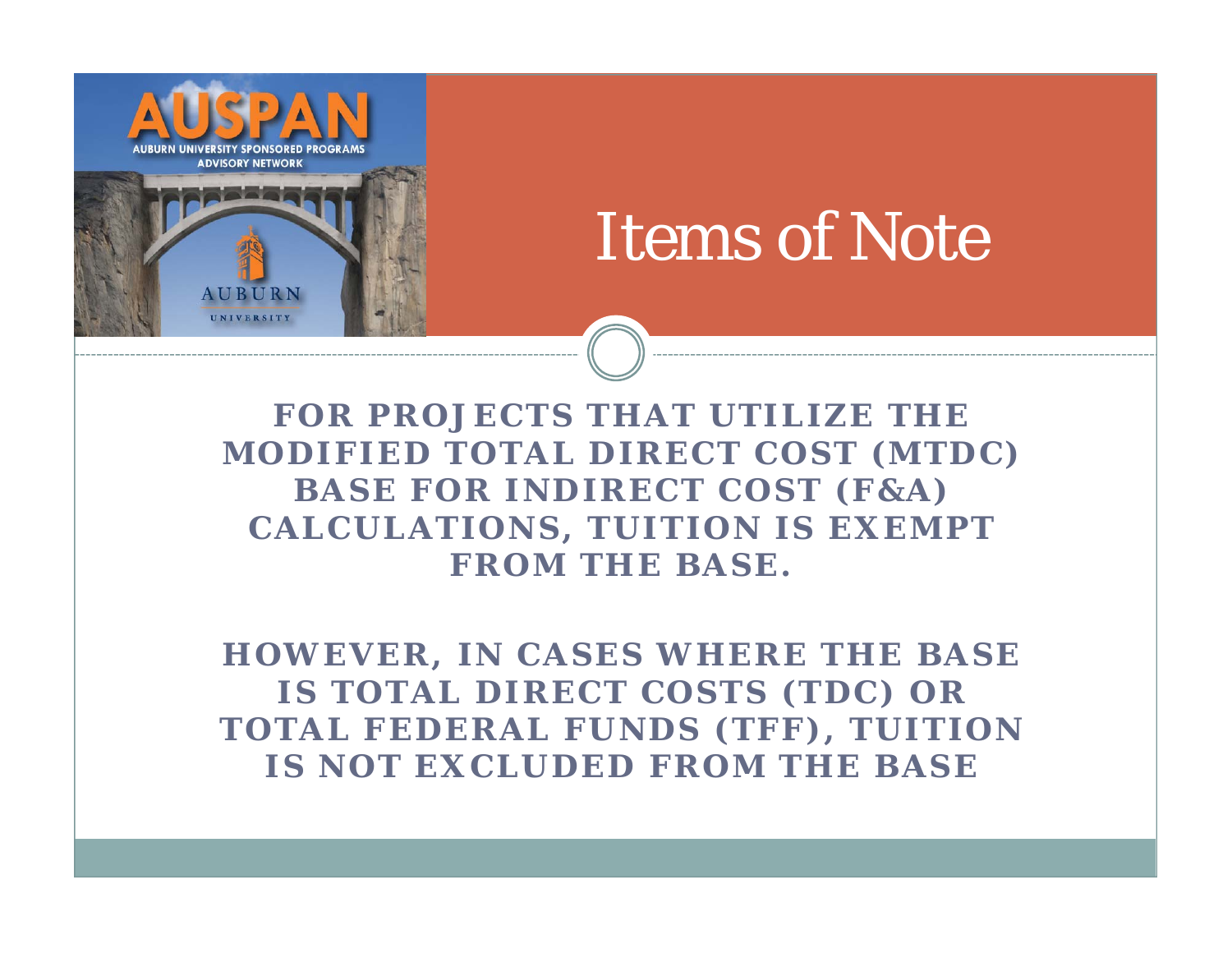

## Items of Note

**AT THE PROPOSAL STAGE, AGREEMENT FOR ALL UNITS MUST BE IN PLACE TO DETE RMINE WHICH RATE (10% OR 40%) WILL BE USED FOR A SPECIFIC PROPOSAL.**

#### TUITION SHOULD ONLY BE USED AS COST SHARE WHEN **COST SHARE IS:**

#### **(1) MANDATORY PURSUANT TO SPECIFICATION IN A FORMAL RFP OR SPONSOR REGULATIONS; AND (2) FOLLOWING AN EVALUATION OF ALL OTHER METHODS OF COST SHARE**

**STUDENTS MUST BE ELIGIB LE FOR TUITION SUPPORT UNDER THE** *TUITION FELLOWSHIP PROGRAM POLICY***(EFFECTIVE 6/26/12)**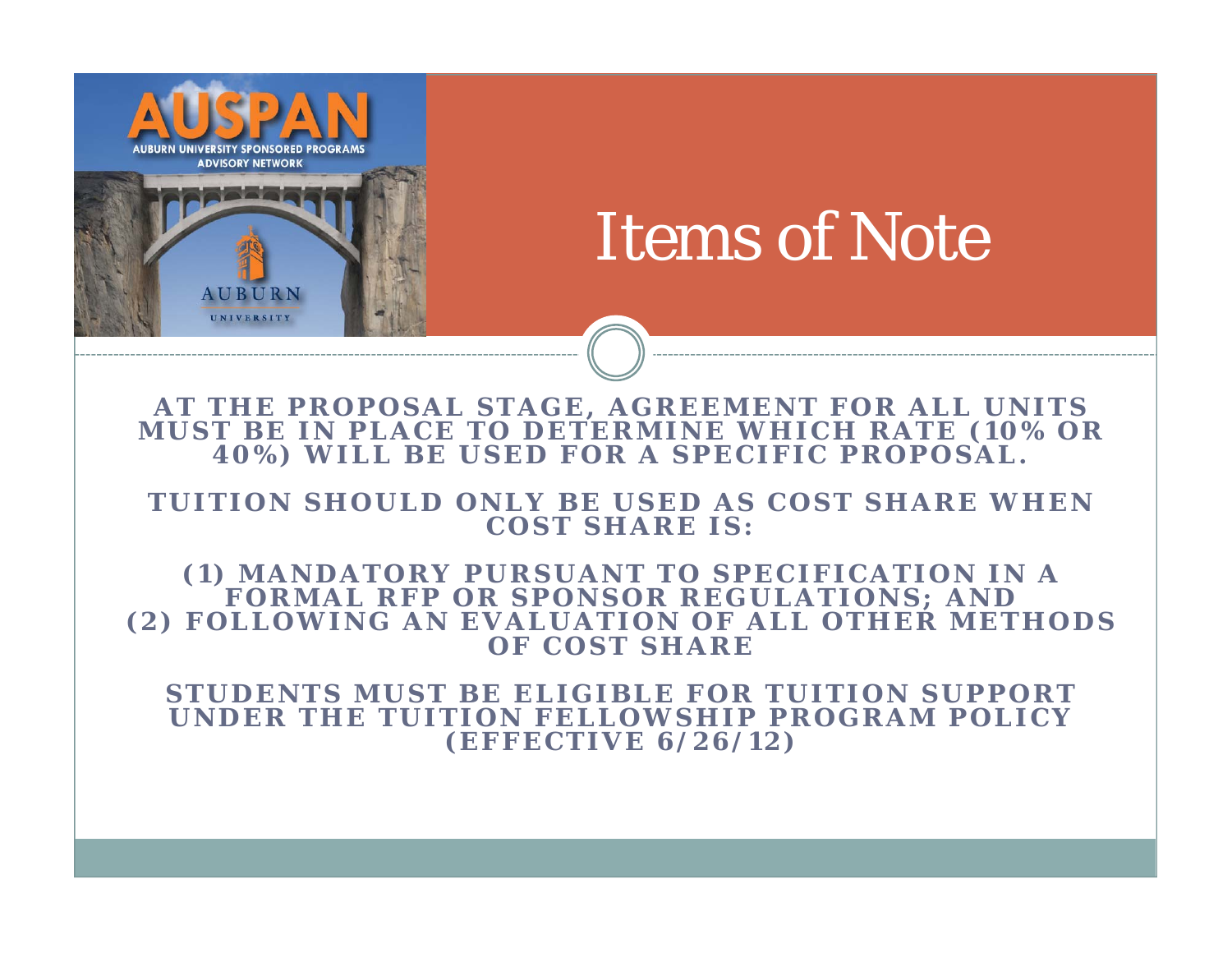

## Post-Award Process

**A FUND IS SET-UP FOR TUITION WAIVERS. ALL MONIES COLLECTED FROM TUITION ARE BEING DEPOSITED INTO THIS FUND TO COVER THE EXPENSE.** 

**THERE ARE DRAFT GUIDELINES BEING DEVELOPED.** 

**CGA WILL MANAGE THE ATTRIBUTES (%) THAT NEED TO BE CHARGED ON AN INDIVIDUAL PROJECT BASIS (EITHER 10% OR 40% ONLY).**

**CURRENTLY CONFIRMING IF JOURNAL VOUCHERS WILL BE ENTERED USING 730 ACCOUNT CODE.**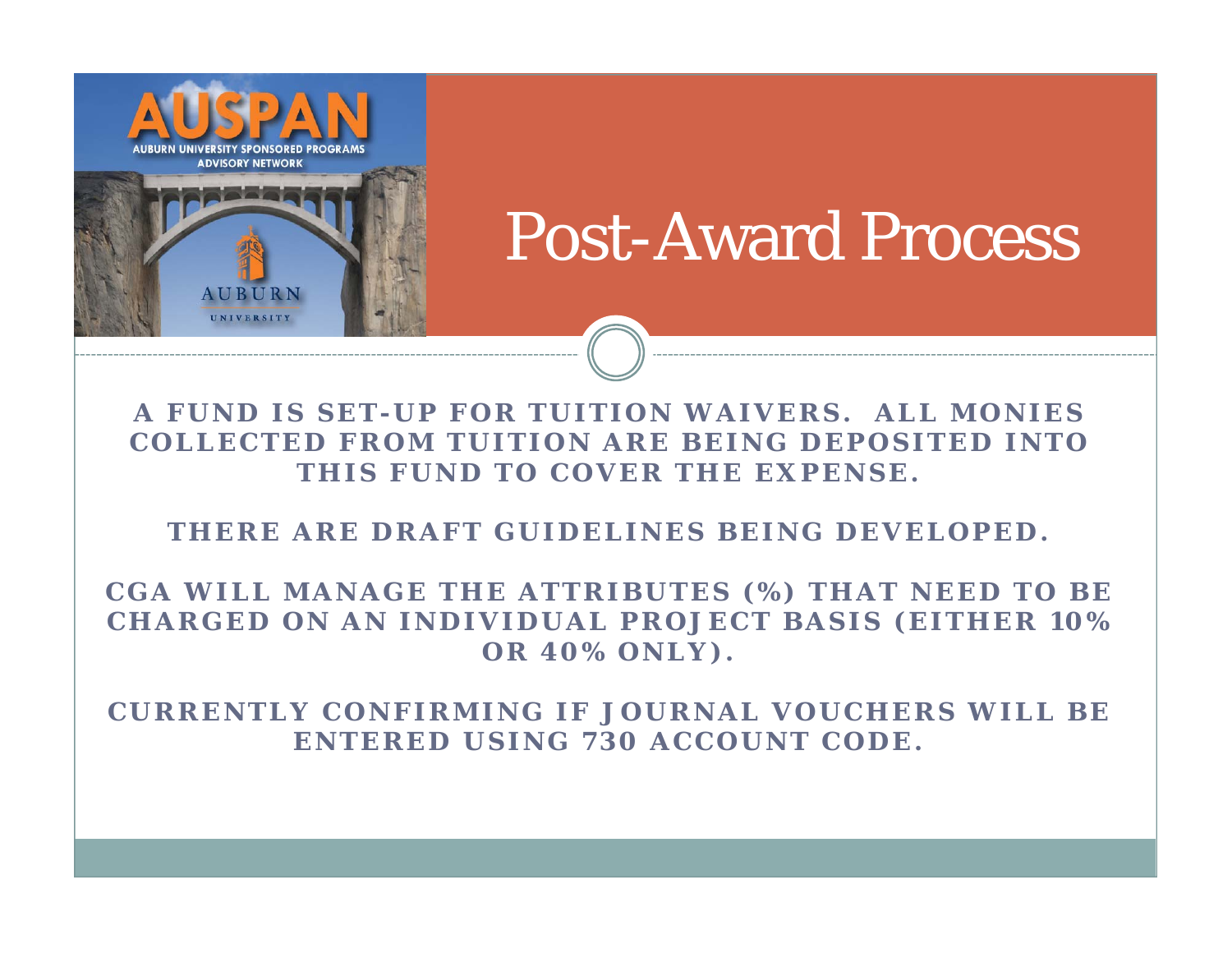

# Why is This Important?

#### **ACADEMIC YEAR 2006/2007, AU WAIVED \$22 MILLION IN TUITION REVENUE.**

**FOR 2012, THE TUITION WAIVED WAS \$37 MILLION (AT A TIME THAT STATE APPROPRIATIONS WERE CUT OVER \$90 MILLION).**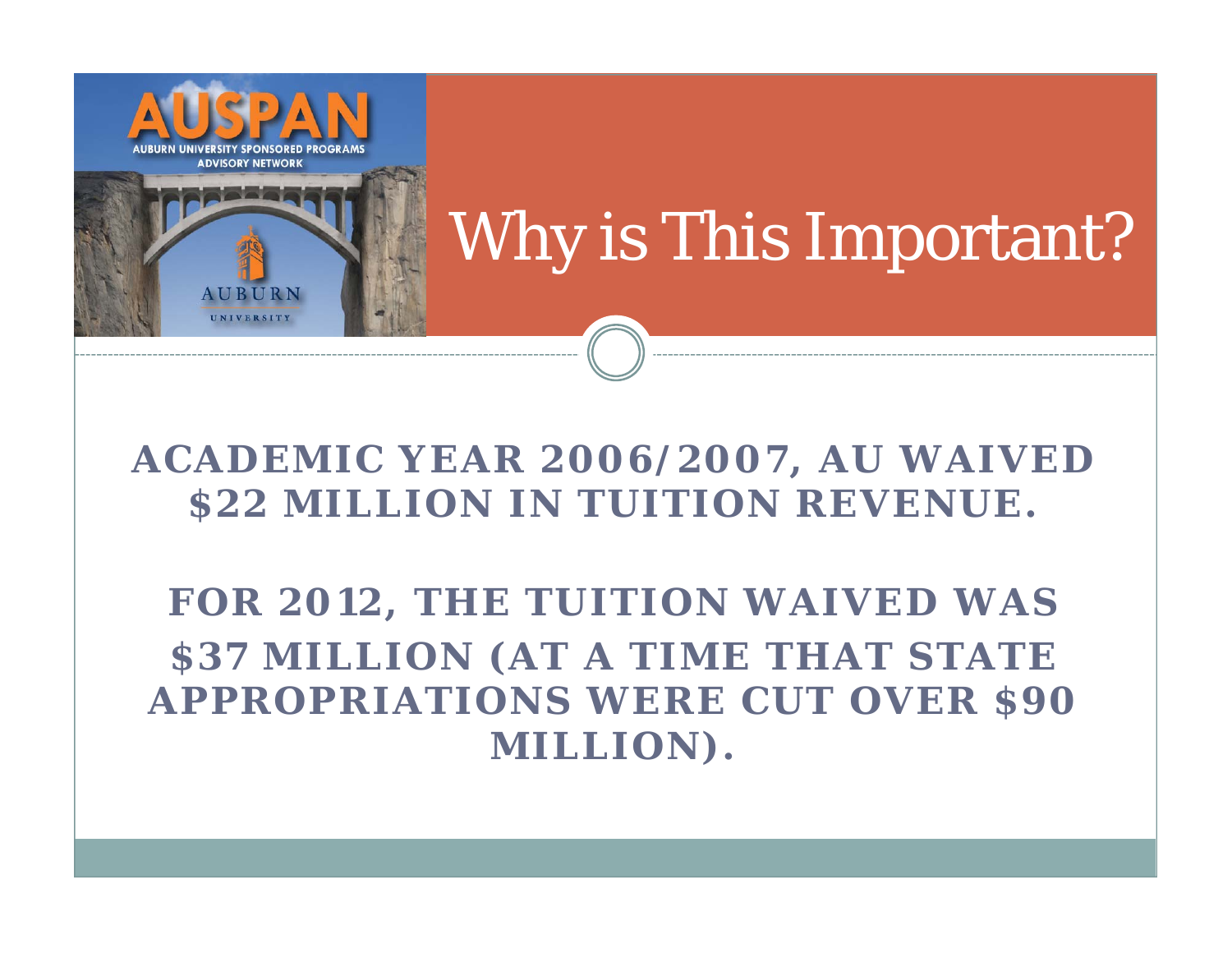

### Resources

#### **CHARGING TUITION IN EXTERNALLY FUNDED CONTRACTS AND GRANTS POLICY STATEMENT**

#### **CHARGING TUITION IN EXTERNALLY FUNDED CONTRACTS AND GRANTS ADDITIONAL GUIDANCE**

**OCTOBER 2013 "TIGER TIPS"**